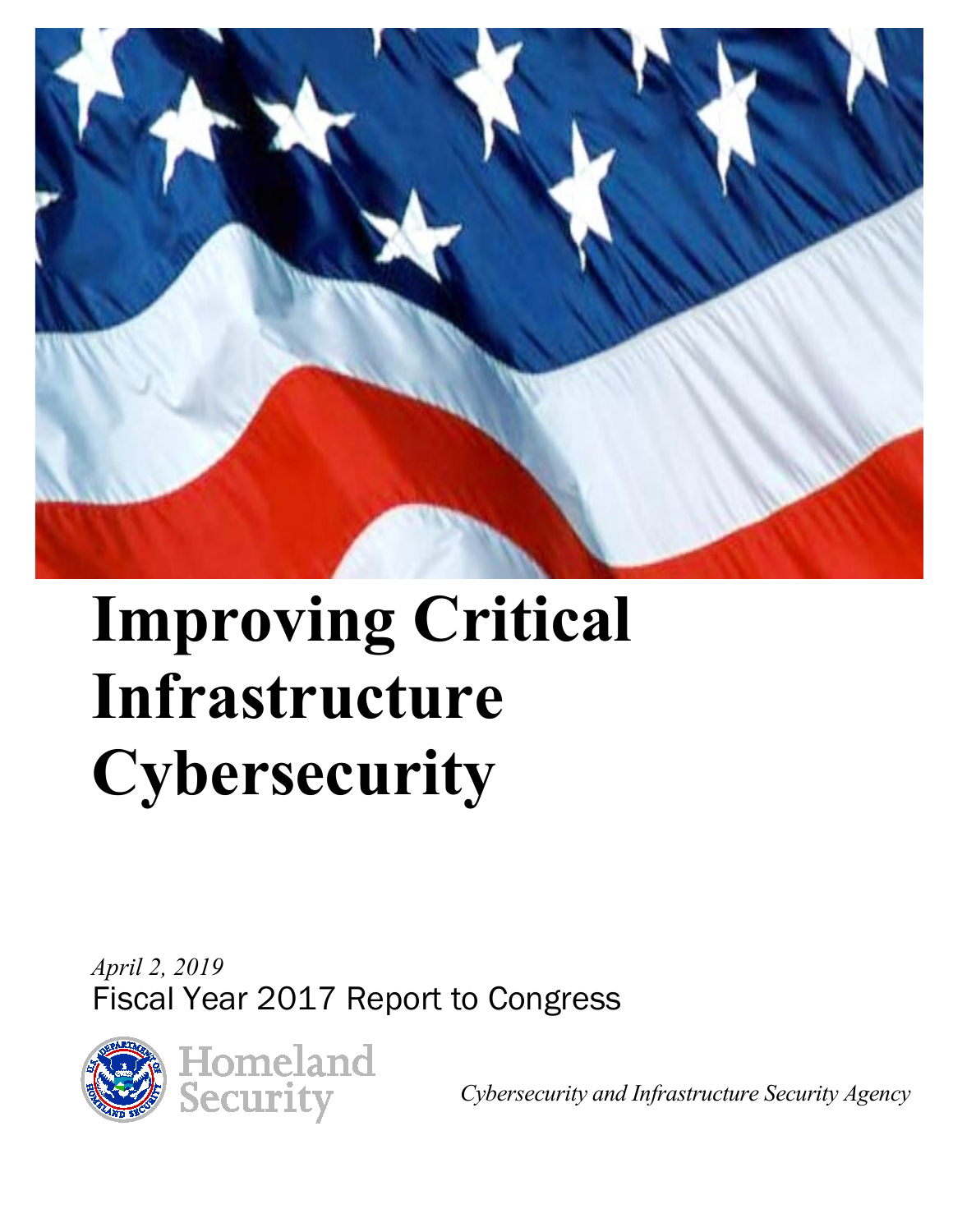## **Message from the Director**

April 2, 2019

The following report, "Improving Critical Infrastructure Cybersecurity," has been prepared by the Cybersecurity and Infrastructure Security Agency.

This document has been compiled pursuant to a directive in Senate Report 114-264, which accompanies the Fiscal Year 2017 Department of Homeland Security (DHS) Appropriations Act  $(P.L. 115-31)$ .

This report highlights DHS's engagement with critical infrastructure where a cybersecurity incident reasonably could result in catastrophic regional or national effects identified



pursuant to Section 9(a) of Executive Order 13636, *Improving Critical Infrastructure Cybersecurity,* of February 12, 2013.

Pursuant to congressional requirements, this report is being provided to the following Members of Congress:

The Honorable Lucille Roybal-Allard Chairwoman, House Appropriations Subcommittee on Homeland Security

The Honorable Chuck Fleischmann Ranking Member, House Appropriations Subcommittee on Homeland Security

The Honorable Shelley Moore Capito Chairman, Senate Appropriations Subcommittee on Homeland Security

The Honorable Jon Tester Ranking Member, Senate Appropriations Subcommittee on Homeland Security

If you have any questions, please do not hesitate to contact me at (202) 282-8260.

Sincerely,

Christopher C. Krebs **Director** Cybersecurity and Infrastructure Security Agency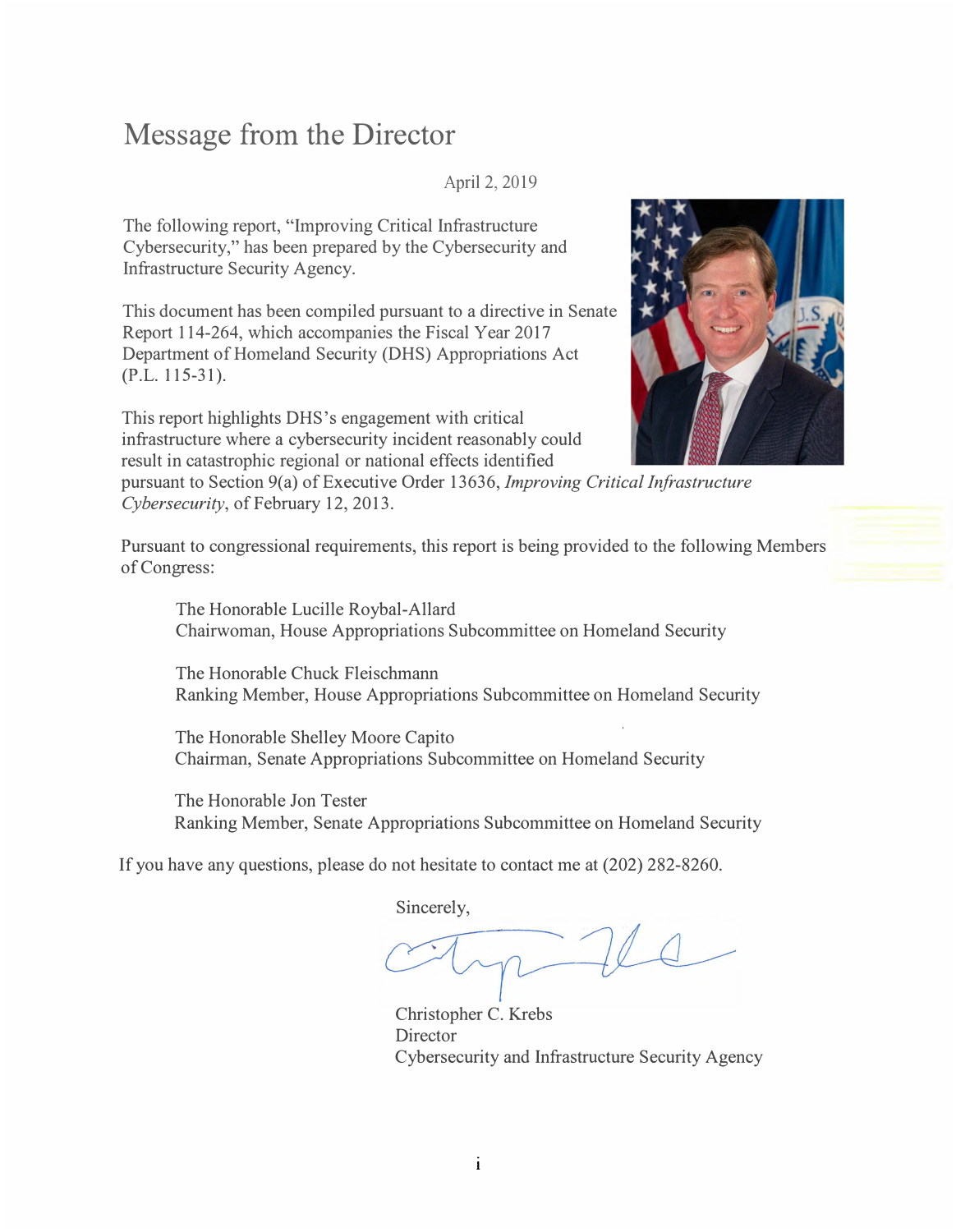## Executive Summary

This report highlights activities and initiatives that DHS has put forth to reduce the reasonable likelihood that a single cyber incident could result in catastrophic harm to public health or safety, economic security, or national security. Critical infrastructure entities where such an incident could occur are identified pursuant to Section 9(a) of Executive Order 13636. As such, this report will refer to these entities as Section 9 entities.

The Nation's critical infrastructure is diverse and complex. It includes distributed networks, varied organizational structures and operating models, interdependent functions, systems in both the physical and cyber domains, and governance constructs that involve multilevel authorities, responsibilities, and regulations. Critical infrastructure owners and operators are positioned uniquely to manage risks to their individual operations and assets, and to determine effective, risk-based strategies to make them more secure and resilient. The Federal Government works closely with critical infrastructure partners to reduce barriers to information sharing and to provide technical assistance. The Federal Government also invests in capabilities that improve the ability of the United States to attribute cyber incidents.

DHS, in coordination with sector-specific agencies, supports a range of voluntary cybersecurity risk management efforts that support Section 9 entities by offering programs, sharing information, and providing technical assistance to help organizations reduce their individual risk. This report further details these ongoing efforts to increase the cybersecurity of Section 9 entities.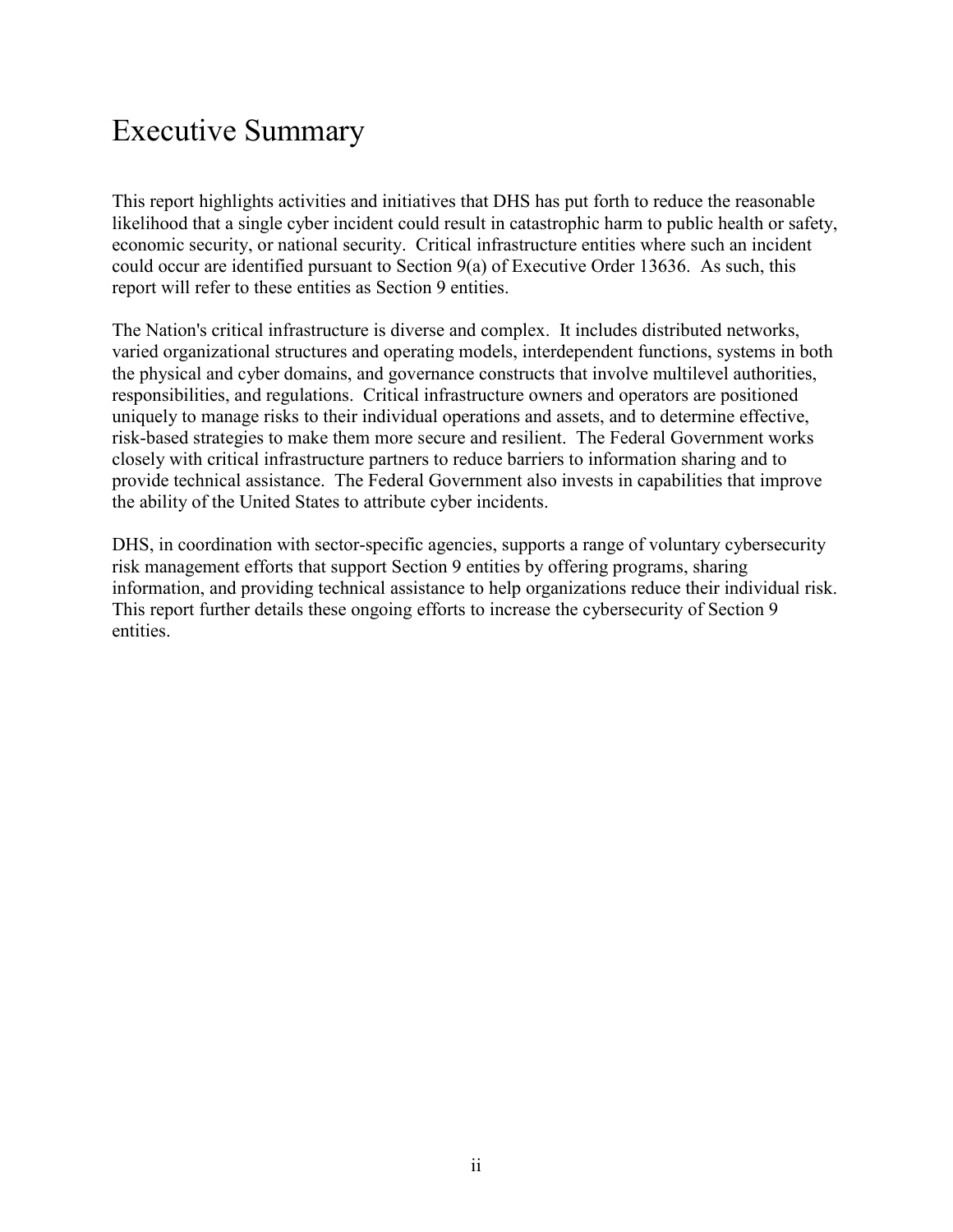

# Improving Critical Infrastructure Cybersecurity

# Table of Contents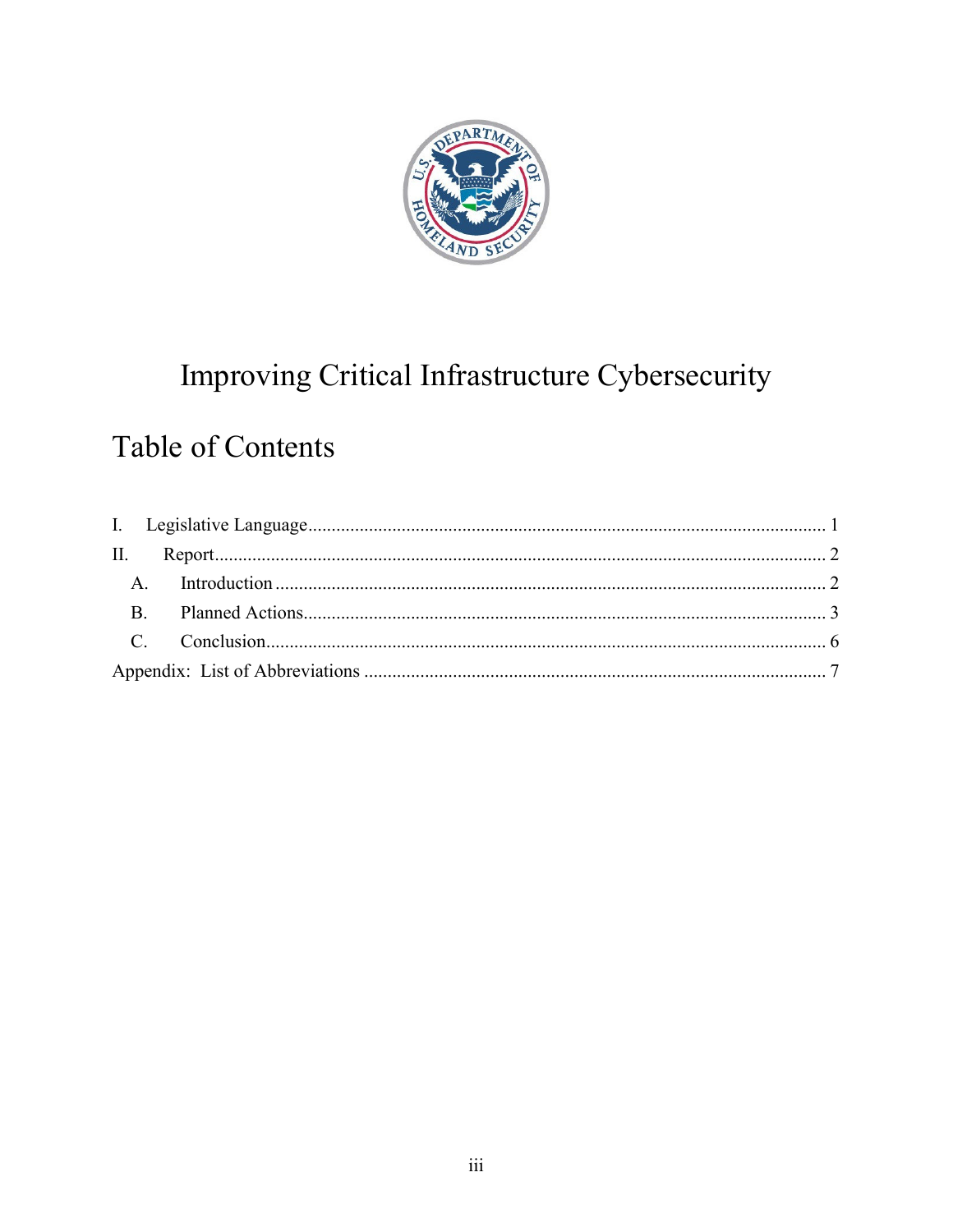## <span id="page-4-0"></span>I. Legislative Language

Senate Report 114-264, which accompanies the Fiscal Year (FY) 2017 Department of Homeland Security (DHS) Appropriations Act (P.L. 115-31), includes the following requirement:

In a time of increasing cyber-threats, the Nation must ensure the critical infrastructure, which the Department has already identified as being at great risk in the event of a cyber-attack, is protected from causing catastrophic harm. NPPD, in coordination with other appropriate sector-specific agencies, shall identify the number and sophistication of successful intrusions of information systems essential to the operation of critical infrastructure identified pursuant to Section-9(a) of Executive Order 13636 of February 12, 2013. Furthermore, NPPD, in coordination with other sector-specific agencies, shall evaluate options for significantly reducing the likelihood that a single cyber-attack could reasonably result in catastrophic harm to public health or safety, economic security, or national security. An initial briefing outlining the strategy for this assessment shall be provided within 180 days of the date of enactment of this act with a final report due by the end of fiscal year 2017.

Section 2202(a)(2) of the Homeland Security Act, as amended by the Cybersecurity and Infrastructure Security Agency (CISA) Act of 2018 (P.L. 115-278), states that "[a]ny reference to the National Protection and Programs Directorate of the Department in any law, regulation, map, document, record, or other paper of the United States shall be deemed to be a reference to the Cybersecurity and Infrastructure Security Agency of the Department." As such, the Senate Report's reference to the National Protection and Programs Directorate (NPPD) is deemed a reference to CISA.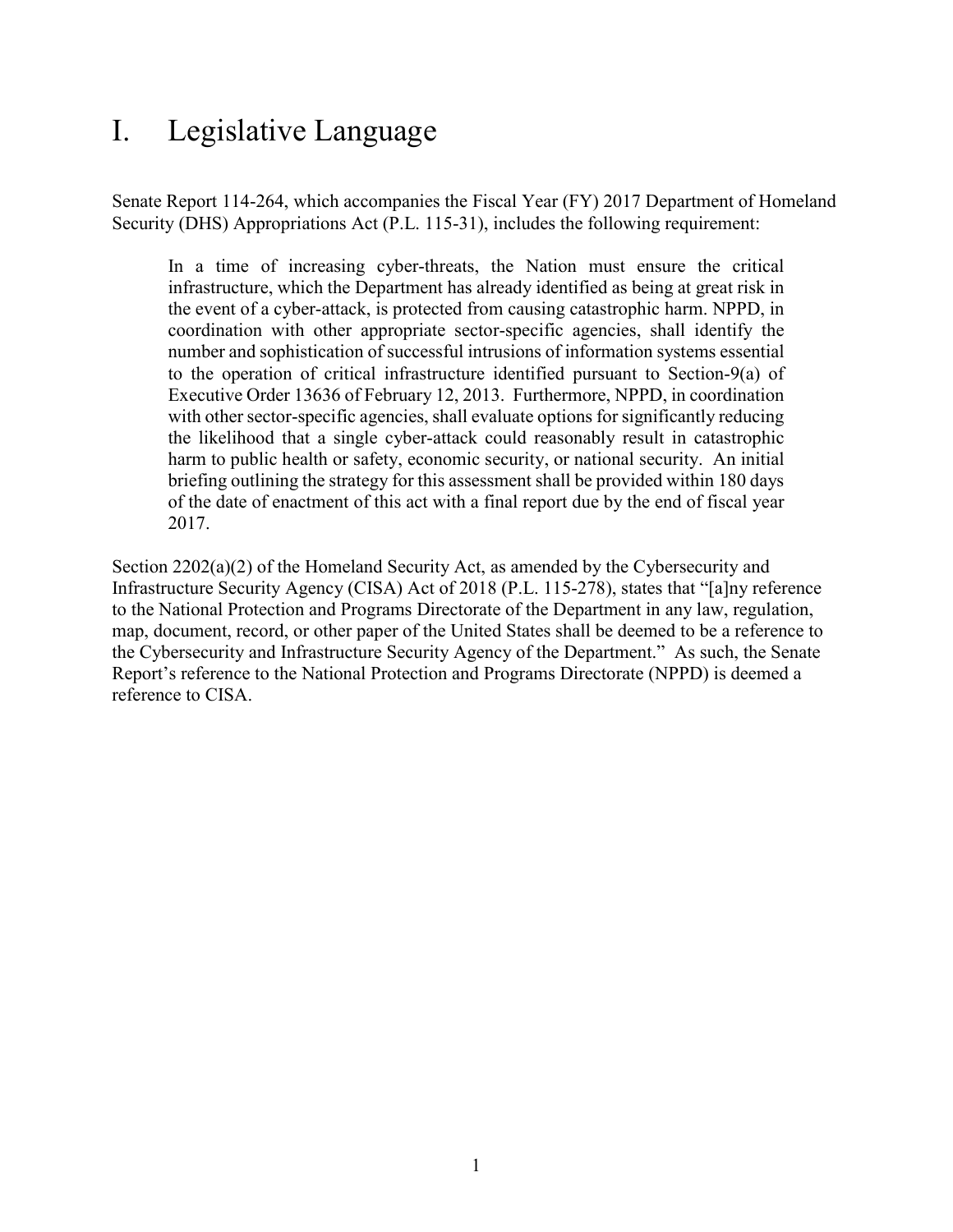### <span id="page-5-0"></span>II. Report

#### <span id="page-5-1"></span>A. Introduction

The United States' critical infrastructure is diverse and complex. It includes distributed networks, varied organizational structures and operating models, interdependent functions and systems in both the physical and cyber domains, and governance constructs that involve multilevel authorities, responsibilities, and regulations. Critical infrastructure owners and operators are positioned uniquely to manage risks to their individual operations and assets, and to determine effective, risk-based strategies to make them more secure and resilient. The Federal Government works with CISA's critical infrastructure stakeholders closely to assist them with the mitigation of cybersecurity risk; ultimately critical infrastructure owners and operators are responsible for managing their individual risk. In addition, the Federal Government generally lacks visibility into cyber incidents or intrusions unless the entity reports it and collaborates with government in risk-minimizing efforts.

To enable the prioritization of Federal Government efforts to assist our Nation's most critical infrastructure entities, DHS, in conjunction with sector-specific agencies (SSA), currently identifies such entities per Section 9 of Executive Order 13636, *Improving Critical Infrastructure Cybersecurity.* Section 9 entities are defined as "critical infrastructure where a cybersecurity incident could reasonably result in catastrophic regional or national effects on public health or safety, economy security, or national security." Section 9 entities have critical infrastructure that is typically highly reliant on cyber infrastructure, has a limited level of resiliency, or is highly dependent on other sectors. Prioritizing services to Section 9 entities is considered an effective and efficient way to mitigate national risk.

Since Executive Order 13636 first identified Section 9 entities in 2013, CISA and interagency partners have engaged with each Section 9 entity and accompanying sector to provide timely and relevant information about available government assistance, such as cybersecurity-related assessments, priority in incident response, and targeted cyber information sharing. Since 2013, many Section 9 entities have taken advantage of available Federal programs and assessments or have participated in engagement activities with the Federal Government.

This regular engagement provides CISA with additional opportunities to disseminate cybersecurity risk information and, in turn, improves the Federal Government's understanding of the systems or assets whose incapacity or disruption would result in catastrophic consequences.

The Federal Government engages Section 9 entities in multiple ways:

- Provides Federal Government resources to improve Section 9 entities' cybersecurity risk management;
- Shares threat intelligence and operational information with Section 9 entities;
- Receives feedback from Section 9 entities regarding capabilities that are most effective in managing their cybersecurity risks; and,
- Facilitates collaboration between Section 9 entities and the Federal Government.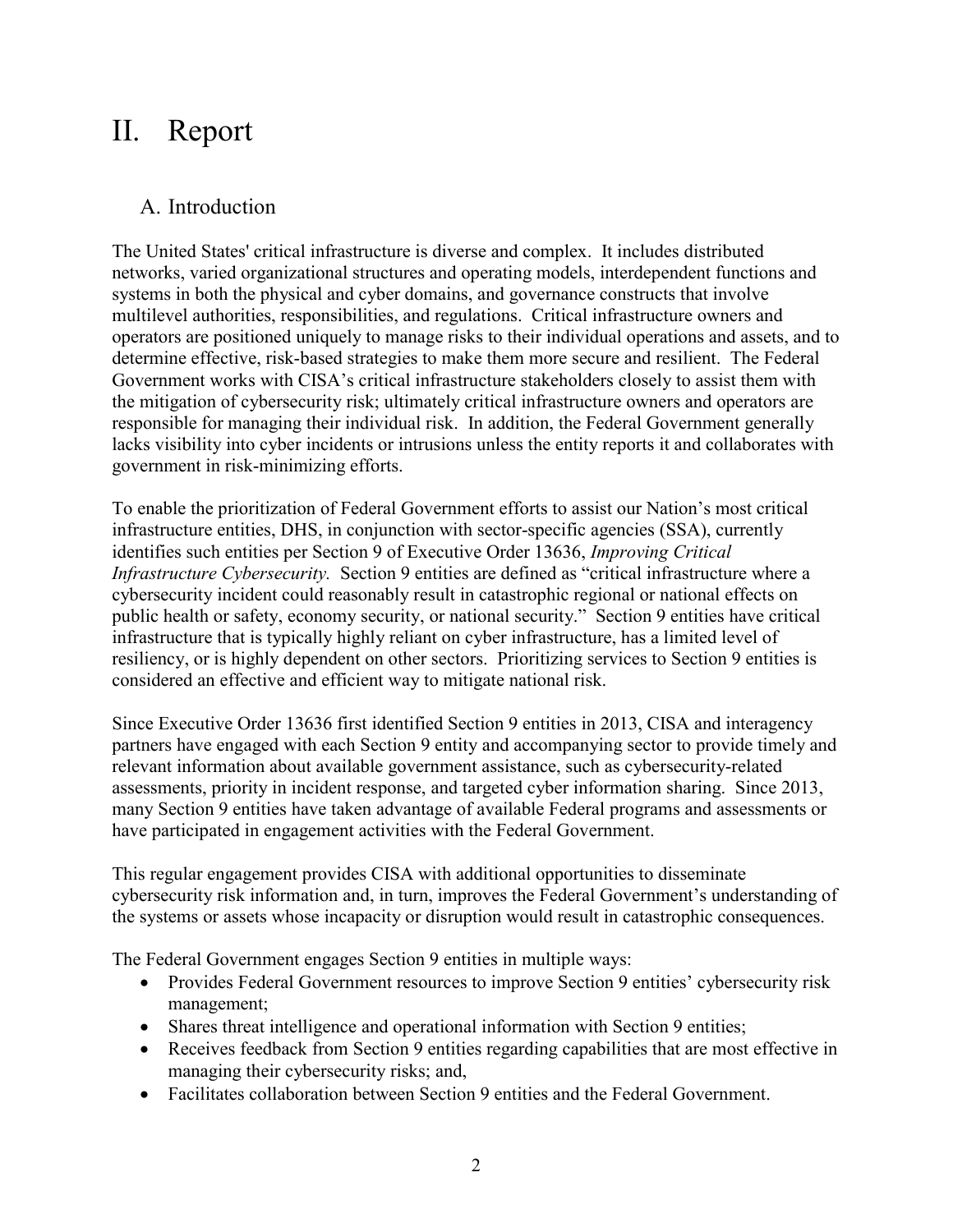To enhance the security and resilience of the Nation's most critical infrastructure throughout FY 2017, CISA and associated SSAs organized direct engagement sessions with Section 9 entities and additional Federal partners. During these sessions, the Federal Government received feedback on current engagement approaches; options for developing new capabilities or collaborative activities; and existing resources, policies, and legal obstacles.

Section 9 entities and Federal partners identified the following gaps:

- Insufficient coordinated interagency support to Section 9 entities;
- Insufficient access to classified information:
- Security clearance processing challenges;
- Lack of specificity in the current methodology for identifying Section 9 entities;
- Need to improve incident communication and coordination;
- Insufficient cross-sector information sharing;
- Reluctance of private-sector entities to report cybersecurity incidents to the Federal Government;
- Need for scalable technology to reduce cyber risks;
- Insufficient scenario-based modeling of significant consequences of attack or disruption; and,
- Insufficient identification and assessment of critical infrastructure systemic risks.

#### <span id="page-6-0"></span>B. Planned Actions

To address the gaps that Section 9 entities and Federal partners identified, CISA and its interagency partners have been taking the following actions to support Section 9 entities in their cybersecurity risk management efforts.

#### *Establish a National Risk Management Center*

In July 2018, in response to demand from industry for better risk management integration with the Federal Government, DHS refocused its analysis and planning capabilities. To complement ongoing efforts to reduce barriers to information sharing and invest in new and better capabilities, CISA launched the National Risk Management Center (NRMC). The NRMC is a center for collaborative, sector-specific, and cross-sector risk management efforts between the private sector and government to protect our Nation's critical infrastructure. Currently, the NRMC is:

- Identifying, assessing, and prioritizing strategic risks to national critical functions;
- Collaborating on the development approaches to manage risks to critical functions; and,
- Coordinating integrated cross-sector risk management activities.

#### *Establish a DHS Program Office to Strengthen Support to Section 9 Entities and Improve Coordination of Interagency Support*

CISA serves as the central access point for Section 9 entities to engage with the Federal Government and to assist with interagency and cross-sector coordination. In FY 2018, CISA established a formal program office to lead coordination among relevant SSAs and interagency partners for Section 9.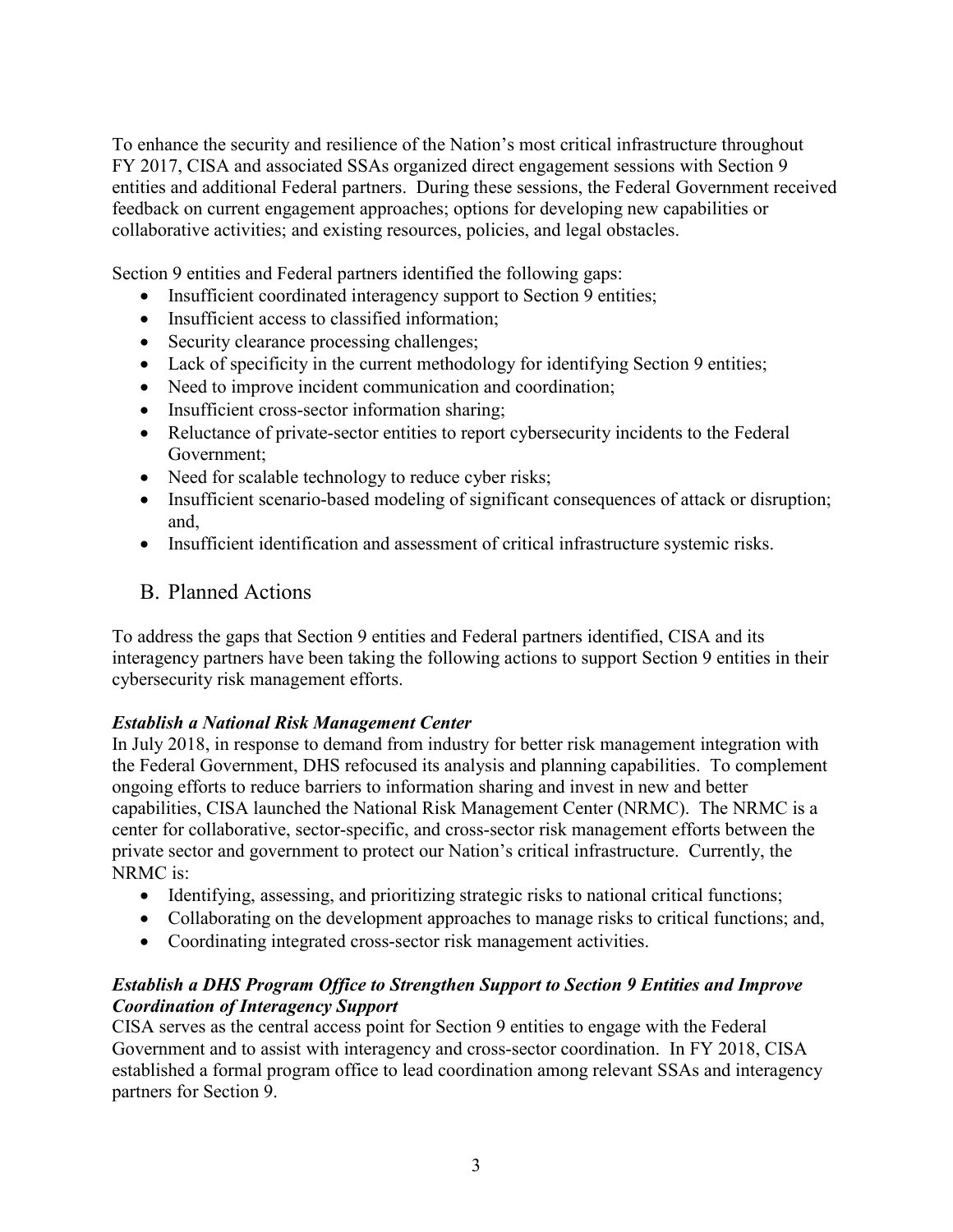#### *Revisit Section 9 Methodology to Explore a More Functions-based Approach*

Critical infrastructure protection efforts generally have focused on assets and organizations while insufficiently accounting for the underlying services and functions. A cross-sector approach that focuses on interdependencies and functions can define the risk calculus of assets better. In collaboration with private industry, the NRMC is identifying national critical functions through risk registries and dependency analyses, with a focus on lifeline functions. Through this publicprivate partnership, DHS is improving protective efforts to secure critical infrastructure. For example, CISA is identifying critical cyber supply-chain elements across critical infrastructure sectors, and is fostering secure and transparent critical infrastructure supply-chain options.

The NRMC is developing the first national critical functions list. Identified national critical functions will transition the United States away from a strictly entity-based list for Section 9, which will provide a more robust understanding of the Nation's complex risk posture.

#### *Enhance Access to Classified Information*

DHS serves as the central hub for sharing information, intelligence, and providing government cybersecurity assistance to Section 9 entities. DHS supports this effort by providing classified threat briefings and secure locations for private-sector personnel with security clearances. DHS also partners with the intelligence community to disseminate intelligence products and actionable data at the lowest classification level possible for broader dissemination. Additionally, DHS collaborates with the intelligence community to establish collection requirements and priorities that are useful to those who operate our Nation's critical infrastructure. DHS is working to improve the security clearance process for the private sector, and to increase the number of cleared personnel in critical infrastructure, particularly within Section 9 entities.

#### *Improve Incident Communication and Coordination*

Significant cyber incidents, particularly those that affect Section 9 entities, require unity of effort within the Federal Government and close coordination between the public and private sectors. To improve incident response coordination, DHS, in coordination with its interagency partners and the private sector, developed the National Cyber Incident Response Plan (NCIRP) to define roles and responsibilities that help to avoid confusion and duplication of effort. The NCIRP is exercised on a regular basis, with a specific emphasis on the role of interagency partners and the private sector during cyber incident response. DHS promotes awareness of the NCIRP and will continue to emphasize the importance of critical infrastructure operators informing the government of cyber incidents.

#### *Improve Cross-sector Information Sharing with Section 9 Entities*

DHS is focused on improving risk management coordination across sectors and between government and industry. Given the crosscutting nature of critical infrastructure technologies like industrial control systems and the Internet of Things, this improvement requires a crosssector approach. For example, nation-state actors attempt to infiltrate critical infrastructure operations by targeting multiple sectors through a single incident or series of incidents across multiple sectors. CISA's incident response capability works to detect and disrupt adversary activity targeting cyber networks across all critical infrastructure sectors, connecting the crosssector impacts.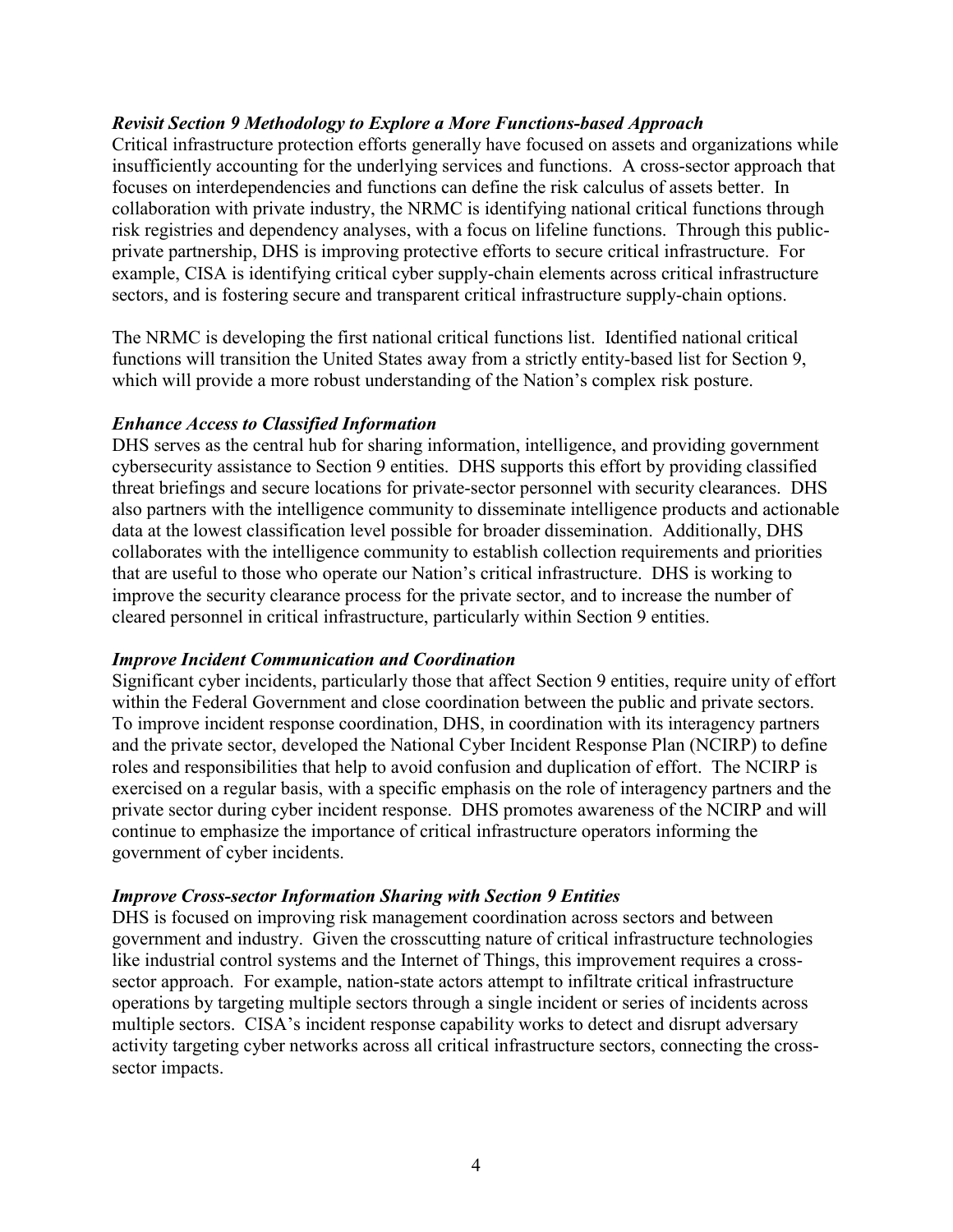CISA leads the Tri-Sector Working Group, which comprises representatives from the communications, energy, and finance service sectors, along with the corresponding SSAs. This Working Group is drafting a cross-sector (i.e., government and industry) playbook for implementing integrated risk management activities, improving information sharing, and providing input to the national critical functions list. DHS also prioritizes efforts to enlist participation by Section 9 entities in cross-sector information sharing programs such as the automated indicator sharing (AIS) capability, Cyber Information Sharing and Collaboration Program (CISCP), InfraGard, and the Electronic Crimes Task Forces.

CISCP enables actionable, relevant, and timely unclassified information exchange through trusted public-private relationships across all critical infrastructure sectors. CISCP fosters this collaboration by leveraging the depth and breadth of DHS cybersecurity capabilities within a focused operational context. Through analyst-to-analyst sharing of threat and vulnerability information, CISCP helps stakeholders to manage cybersecurity risks and enhances our collective ability to detect, prevent, mitigate, respond to, and recover from cybersecurity incidents.

The AIS capability enables the exchange of cyber threat indicators between and among the Federal Government and the private sector at machine speed. Threat indicators are pieces of information like malicious IP addresses or the sender address of a phishing email (although threat indicators also can be much more complicated). AIS is part of DHS's effort to create an ecosystem in which as soon as a company or Federal agency observes an attempted compromise, indicators are shared in real time across government and all critical infrastructure sector partners, protecting them from that particular threat. While AIS will not eliminate sophisticated cyber threats, it allows companies and Federal agencies to concentrate on them by preventing less sophisticated attacks. Since the creation of the AIS capability, more than 6.2 million unique indicators have been shared with participants.

#### *Explore Incentives for Private-sector Entities to Exercise Due Care in Protecting Their Information and Information Systems*

The Federal Government is working to identify additional options that would incentivize privatesector entities to protect their data and information systems better as well as to report cyber incidents to the Federal Government, where such legal reporting obligations do not exist already. The Federal Government is engaging directly with Section 9 entities on this work. Reporting cyber incidents to the Federal Government would improve the government's ability to help victims understand what happened. Furthermore, the Federal Government can share context and information about related incidents or malware, ensure proper investigation and preservation of evidence, and support timely response and recovery. Lastly, the Federal Government can alert other critical infrastructure stakeholders across all potentially affected sectors so that operators can take action before a catastrophic incident occurs.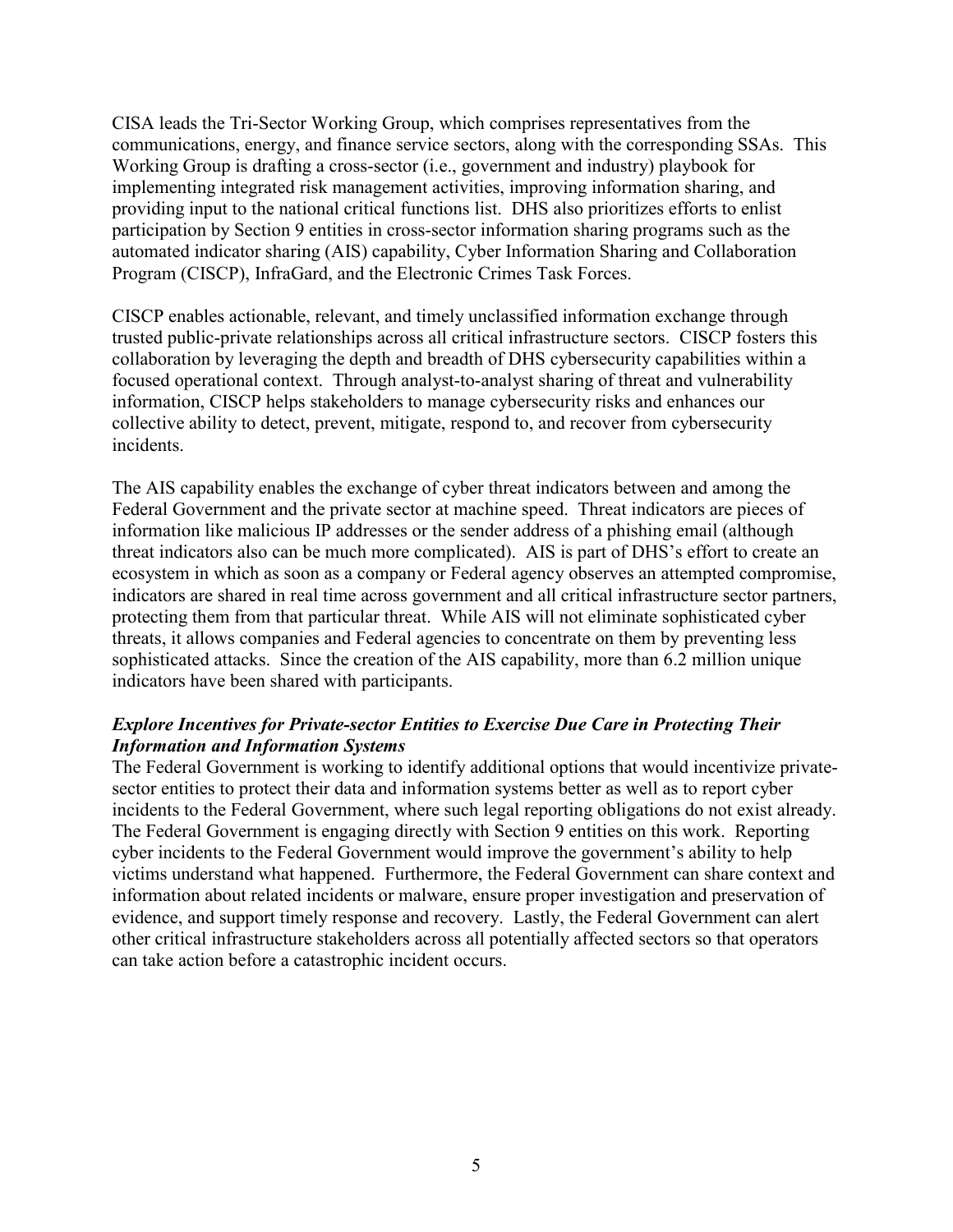#### *Establish a Public-Private Initiative to Counter Supply Chain Vulnerabilities and Reduce Cybersecurity Vendor Risk*

The information and communications technology (ICT) supply chain contains national security risks that government and industry must work together to address. CISA and critical infrastructure stakeholders in the Information Technology and Communications Sector Coordinating Councils established the ICT Supply Chain Risk Management Task Force. This Task Force develops recommendations in order to address key strategic challenges to identifying and managing risk associated with the global ICT supply chain and related third-party risk.

#### *Explore New Technology to Reduce Cyber Risk*

The advanced nature of cyber threats to critical infrastructure warrants deploying technological solutions to mitigate cybersecurity risk. The Federal Government is exploring the requirements for future technical assistance and capabilities to support Section 9 risk management activities that would improve the Federal Government's visibility into the risk posture of Section 9 entities.

#### <span id="page-9-0"></span>C. Conclusion

Secure and resilient infrastructure is a national security imperative for the United States. The Federal Government supports critical infrastructure owners and operators in their cybersecurity risk management efforts in order to understand overall cybersecurity systemic risk. Assisting critical infrastructure entities with improving their cybersecurity risk management efforts is an important part of protecting the Nation from catastrophic incidents. While DHS supports critical infrastructure based on specific and cross-sector risk, owners and operators are ultimately responsible for both managing and mitigating risk. As a result, the Federal Government focuses on assisting individual stakeholders with their own risk management efforts, ultimately driving down national risk. Through identification of national critical functions, continued partnership activities, robust information sharing programs, and overall closer collaboration, especially during a cyber incident, DHS, in coordination with interagency partners, is focused on reducing risk to our Nation's critical infrastructure.